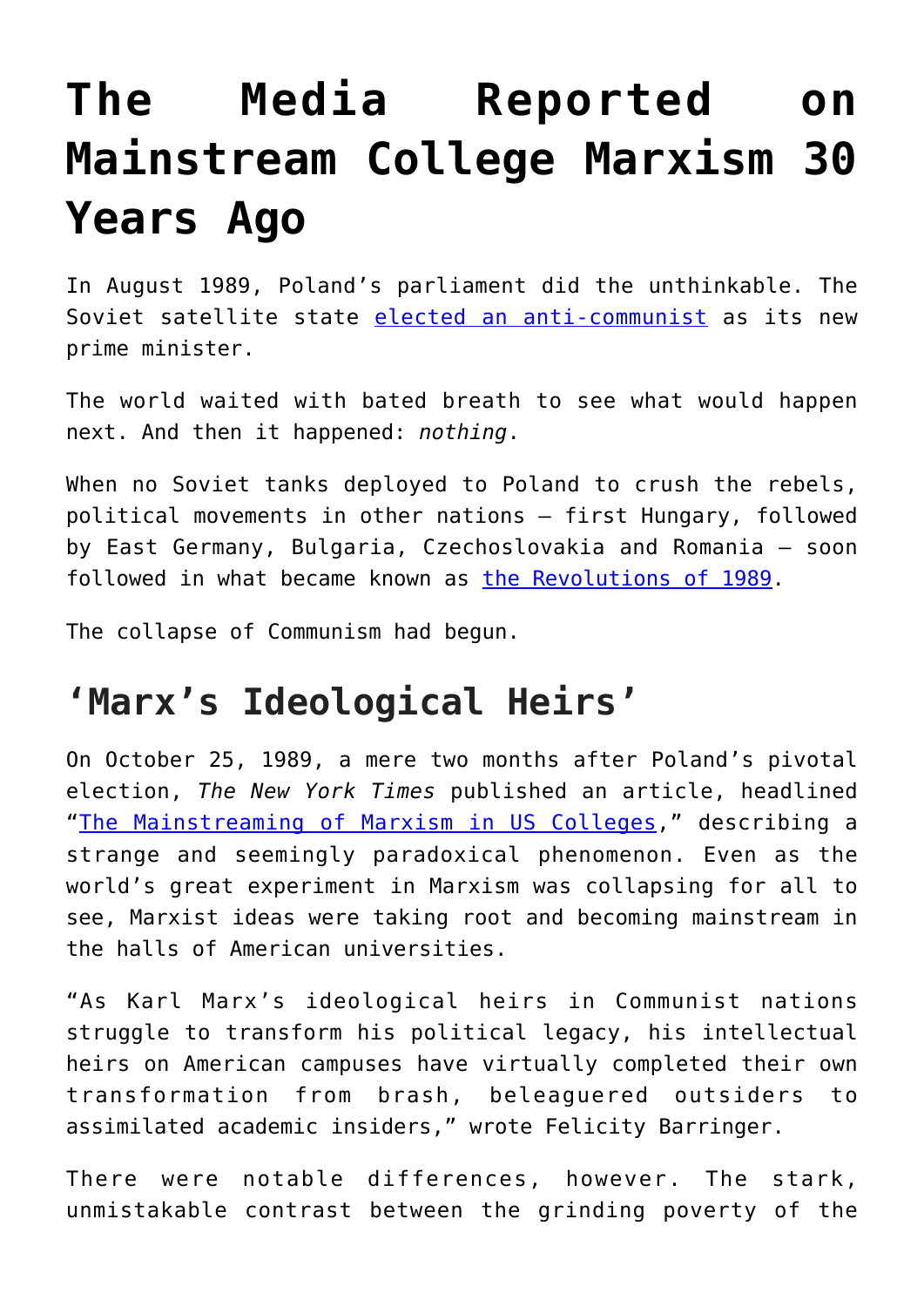Communist nations and the prosperity of Western economies had obliterated socialism's claim to economic superiority.

As a result, orthodox Marxism, with its emphasis on economics, was no longer in vogue. Traditional Marxism was "retreating" and had become "unfashionable," the *Times* reported.

"There are a lot of people who don't want to call themselves Marxist," Eugene D. Genovese, an eminent Marxist academic, told the *Times*. (Genovese, who died in 2012, later abandoned socialism and [embraced](https://web.archive.org/web/20100624103535/http://wf-f.org/09-02-Genovese.html) traditional conservatism after rediscovering Catholicism.)

Marxism wasn't truly retreating, however. It was simply adapting to survive.

Watching the upheaval in Poland and other Eastern bloc nations had convinced even Marxists that capitalism would not "give way to socialism" anytime soon. But this would cause an evolution of Marxist ideas, not an abandonment of them.

"Marx has become relativized," Loren Graham, a historian at the Massachusetts Institute of Technology, told the *Times*.

Graham was just one of a dozen of the scholars the *Times* spoke to, a mix of economists, legal scholars, historians, sociologists, and literary critics. Most of them seemed to reach the same conclusion as Graham.

Marxism was not dying, it was mutating.

"Marxism and feminism, Marxism and deconstruction, Marxism and race – this is where the exciting debates are," Jonathan M. Wiener, a professor of history at the University of California at Irvine, told the paper.

Marxism was still thriving, Barringer concluded, but not in the social sciences, "where there is a possibility of practical application," but in abstract fields such as literary criticism.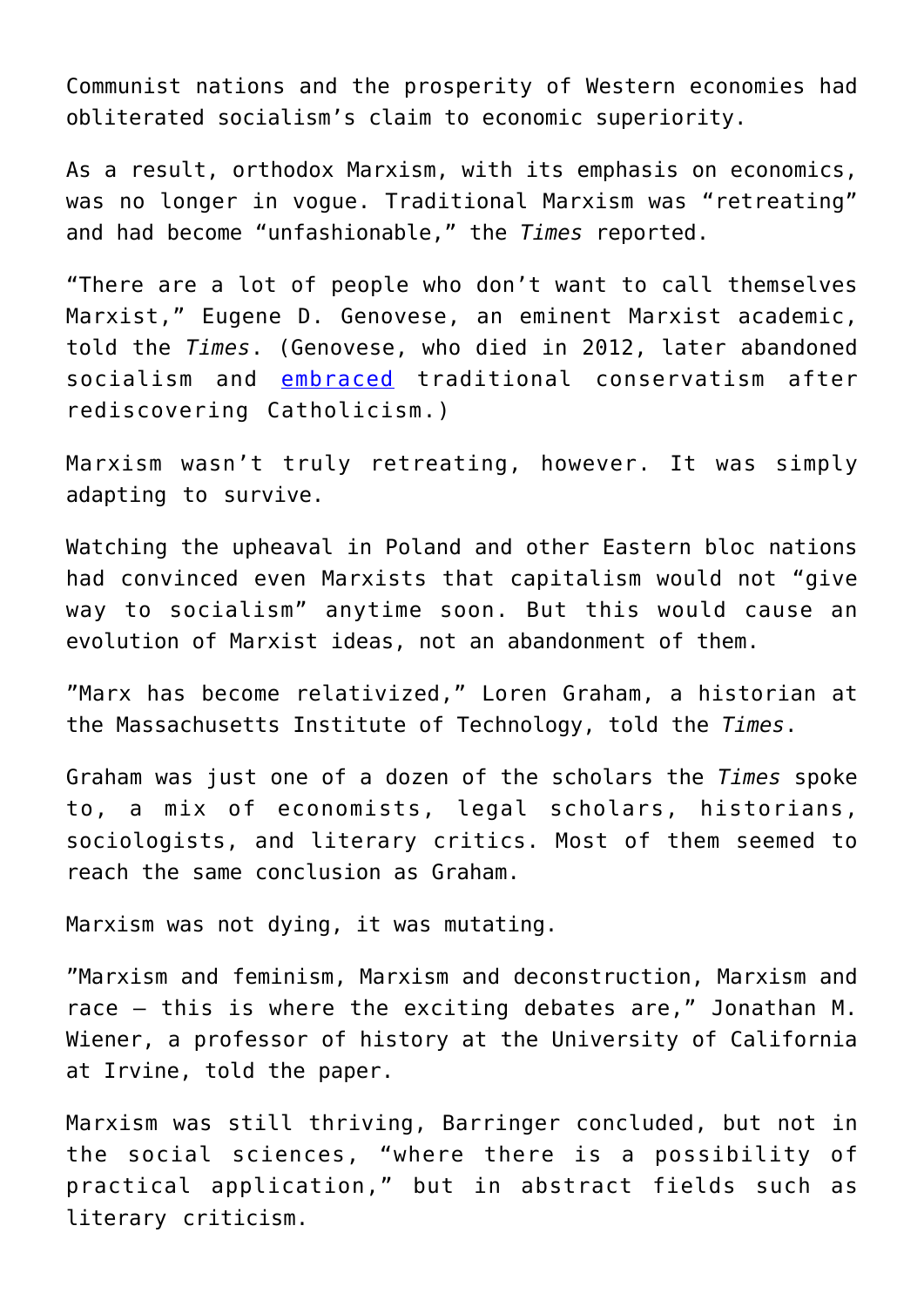## **A Strategic Shift**

Marxism was not defeated. The Marxists had just staked out new turf.

And it was a highly strategic move. "Practical application" of Marxism had proven disastrous. Communism had been tried as a governing philosophy and had failed catastrophically, leading to mass starvation, impoverishment, persecution, and murder. But, in the ivory tower of the American university system, professors could inculcate Marxist ideas in the minds of their students without risk of being refuted by reality.

Yet, it wasn't happening in university economics departments, because Marxism's credentials in that discipline were too tarnished by its "practical" track record. Instead, Marxism was thriving in English departments and other more abstract disciplines.

In these studies, economics was downplayed, and other key aspects of the Marxist worldview came to the fore. The Marxist class war doctrine was still emphasized. But instead of capital versus labor, it was the patriarchy versus women, the racially privileged versus the marginalized, etc. Students were taught to see every social relation through the lens of oppression and conflict.

After absorbing Marxist ideas (even when those ideas weren't called "Marxist"), generations of university graduates carried those ideas into other important American institutions: the arts, media, government, public schools, even eventually into human resources departments and corporate boardrooms. (This is known as "the long march through the institutions," as coined by the early twentieth-century Marxist theoretician Antonio Gramsci.)

Indeed, it was [recently revealed](https://www.realclearpolitics.com/articles/2020/09/04/trump_to_feds_stop_anti-american_training_on_white_privilege_144145.html) that federal agencies have spent millions of taxpayer dollars on programs training